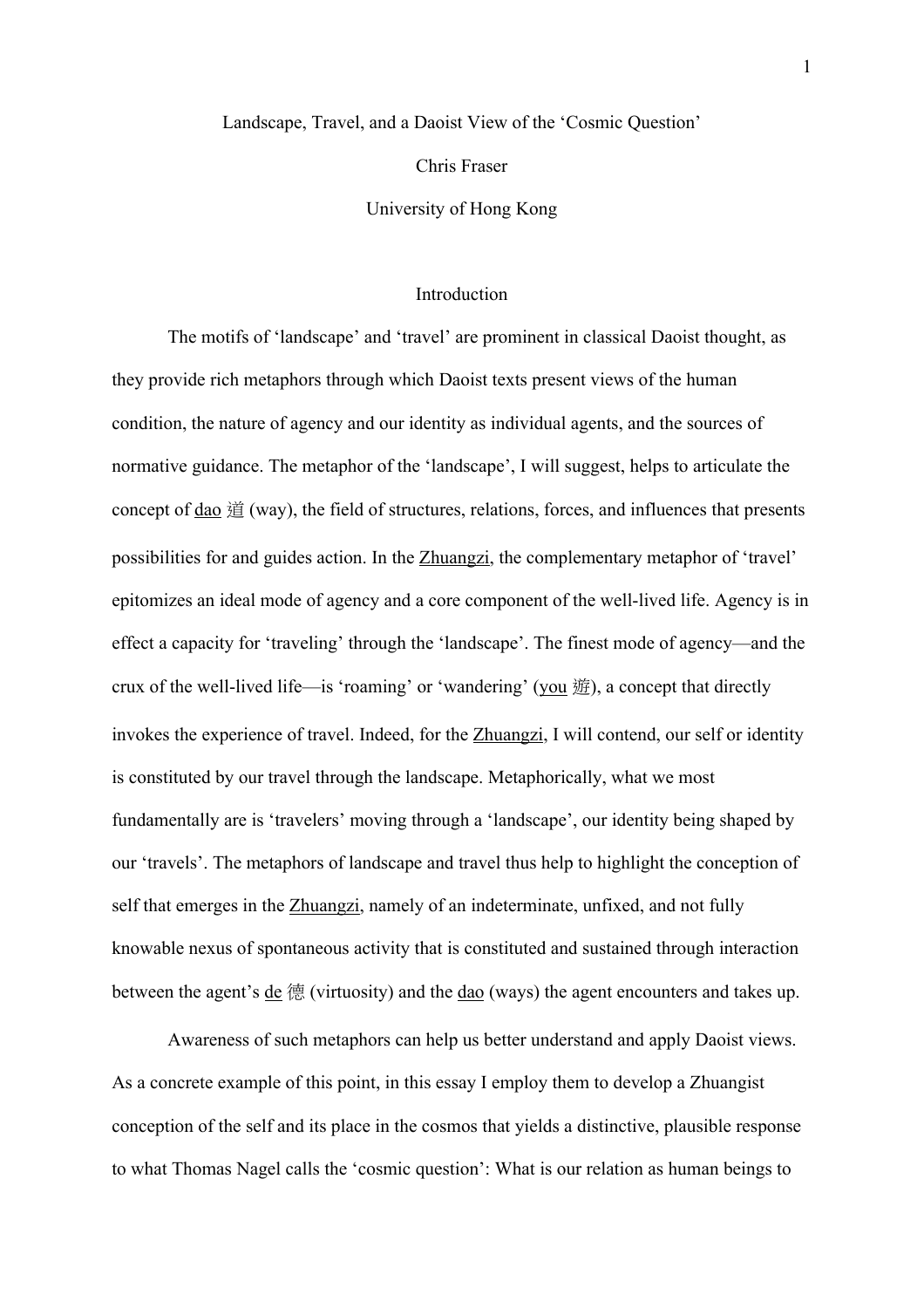the universe as a whole? In the Zhuangist view, our identity as human agents is inseparable from our relation to the universe, because this relation—that of travelers roaming through a landscape—constitutes what we are. From a Daoist standpoint, the cognitive and affective concerns that prompt Nagel's 'cosmic question' could be satisfied by grasping how our identity is bound up in our relation to the world and hence identifying with the natural 'landscape' that generates and sustains us as 'travelers'.

## Dao and the Landscape

The central concept of early Chinese philosophy, 'dao', explicitly refers to a path, thus already implying a conceptual link to the notion of the landscape. Some of the fundamental metaphors used in the Daodejing to develop the text's conception of dao also allude to the landscape. Particularly informative is the following passage, from Section 32:

To give an analogy for the presence of dao in the world, it is like the relation of streams and valleys to rivers and seas.

As I read it, the passage implies that the world presents agents with structures and processes that guide action much as valleys and streams channel water toward rivers and seas. Such action-guiding structures and processes are the manifestation or embodiment of dao in the world. This analogy between how dao is embedded in the world and the flow from streams and valleys into rivers and seas is one of a series of metaphors and analogies in the Daodejing involving water, valleys, and the downward flow of water from high ground to low. Their general import is to valorize 'negative', submissive, or subordinate features as more efficacious than 'positive', aggressive, or superior ones, because the former purportedly better align with the intrinsic propensities of things.<sup>1</sup> The metaphors implicitly posit the existence of a directional or channel structure, according to which the world is shaped such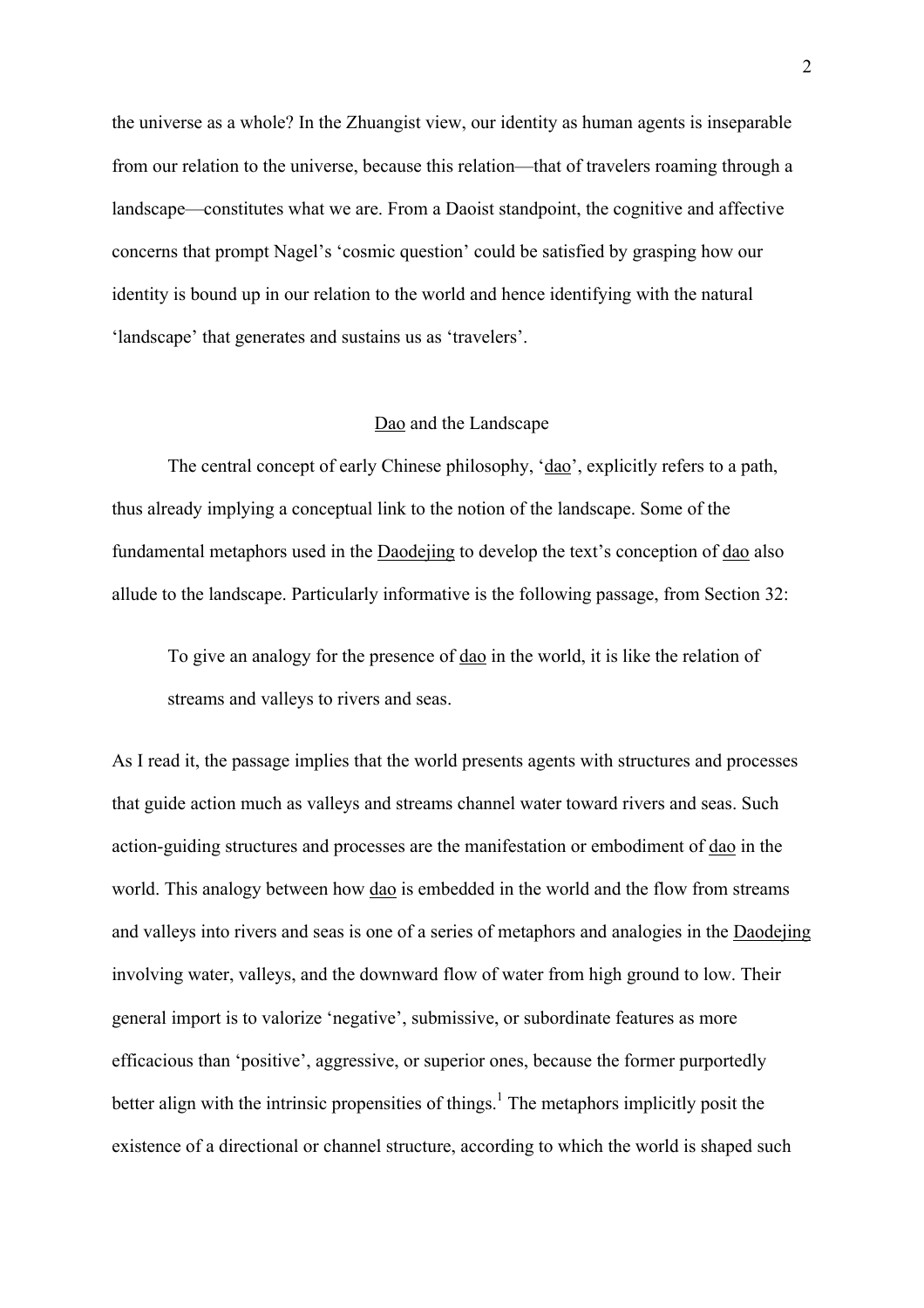that some parts are 'lower' than others and so things tend to flow toward them, without intentional action or contention. In these passages, I suggest, the text implies the plausible idea that the world as we encounter it presents 'channels' and 'obstacles' that form actionguiding structures. This idea can be taken both literally, as referring to actual physical structures such as valleys and mountains, and metaphorically, as referring to the demands and opportunities that other persons, social relations, and political institutions place on us. The overall implication is that  $Dao$ —the totality of paths we might traverse—is present in the</u> world as the sum of the various action-guiding features embedded in the (physical and metaphorical) landscape.

Such 'channel' and 'structure' metaphors complement what is probably the most prominent treatment of dao-following in the Zhuangzi, the story of Cook Ding, the astonishingly adept butcher who slices up oxen as deftly and elegantly as if performing a ritual dance. Observing Ding's work, his lord (and employer) expresses wonder at the heights of his skill. Ding famously replies that what he is keen about is dao, which advances beyond mere skill  $(3/2-12)$ .<sup>2</sup> Expanding on this claim, he sketches the principles behind his work: he heeds the 'natural patterns', cuts along the major clefts, and guides his movements by the main cavities, responding to what is 'inherently so' in the ox's frame. The animal's joints have gaps between them, he explains, in which there is more than enough space (di 地, literally 'land') for his blade to 'wander about' (you). <u>Dao</u>-following thus lies in navigating through a complex structure presenting both obstructions and channels through which one can move freely. As the text makes clear, Ding's descriptions apply to pursuing dao not simply in his craft but in life as a whole; his lord exclaims that from Ding's statements, he has learned how to 'nurture life'.

Dao is fundamentally a path or course metaphor. I suggest, however, that in Daodejing 32, dao refers not to a single, unique path, but to the totality of paths or courses,

3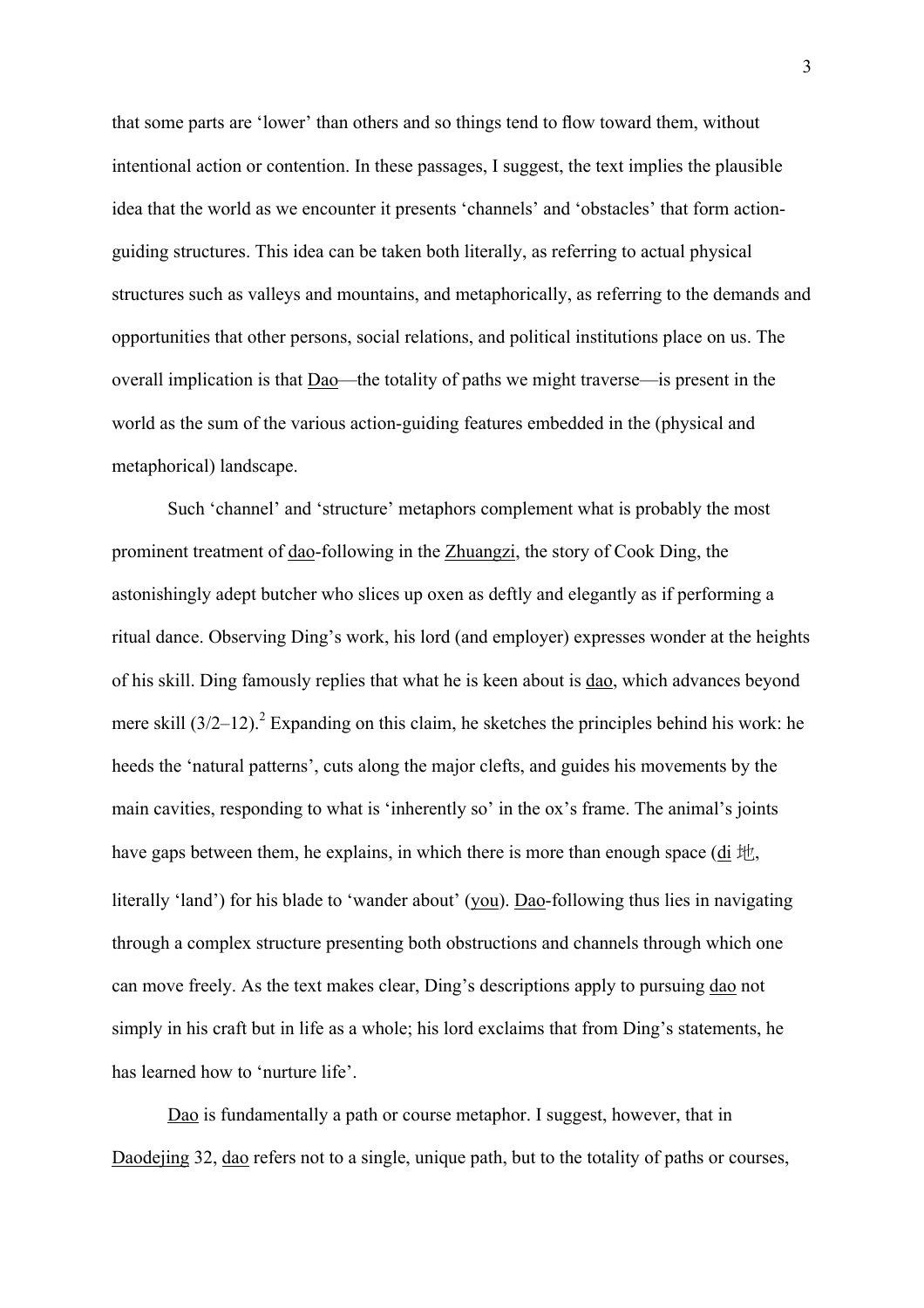for the analogy it presents is between the presence of dao in the world and the relation of any and all streams and valleys to the rivers and seas they flow into.<sup>3</sup> This suggestion prompts a further interpretive proposal: in the Zhuangzi, especially in Book 2, the 'Discourse on Equalizing Things', I suggest that the operative conception of dao expands from the idea of a single, discrete path running through a landscape to that of a field or terrain presenting a range of potential paths. I base this suggestion on several points expressed in the text. One is that fundamentally,  $\underline{dao}$  connects everything into a whole  $(2/35)$ . It is unbounded; no borders exist within it or between it and anything else (2/55). It is present everywhere, absent nowhere  $(2/25)$ . Moreover, the action-guiding shi-fei 是非 (this/not-this) distinctions that demarcate paths to follow can be distinguished in indeterminately many ways, nothing in nature fixing them one way rather than another  $(2/27-31)$ . Hence the text speaks of a dao-hub (dao shu 道樞, 2/30–31) from which agents can provisionally set out on different dao, which are formed as they 'walk' along them (2/33). The implication, I propose, is that Dao is imminent in the landscape as a range of potential courses formed by interaction between our activity and features of our surroundings. To follow dao—to undertake some course of activity—is to travel through the landscape along one path or another.

## Dao, De, and Travel

Early Daoist texts pair dao conceptually with de (virtuosity, agency). De and dao stand in a reciprocal relation; de is the virtuosity, power, or proficiency within agents by which they identify, interpret, and proceed along <u>dao</u> (Hansen, 1996). A complementary, traditional understanding of this relation is that our de is in effect the workings of the dao of nature within us, the 'power' that nature bestows on us by which we act. According to one of the Confucius-Lao Dan dialogues in the Zhuangzi, de is 'responding to things by attuning oneself', while  $\underline{dao}$  is 'responding to things by matching with them' (22/38–39).<sup>4</sup> The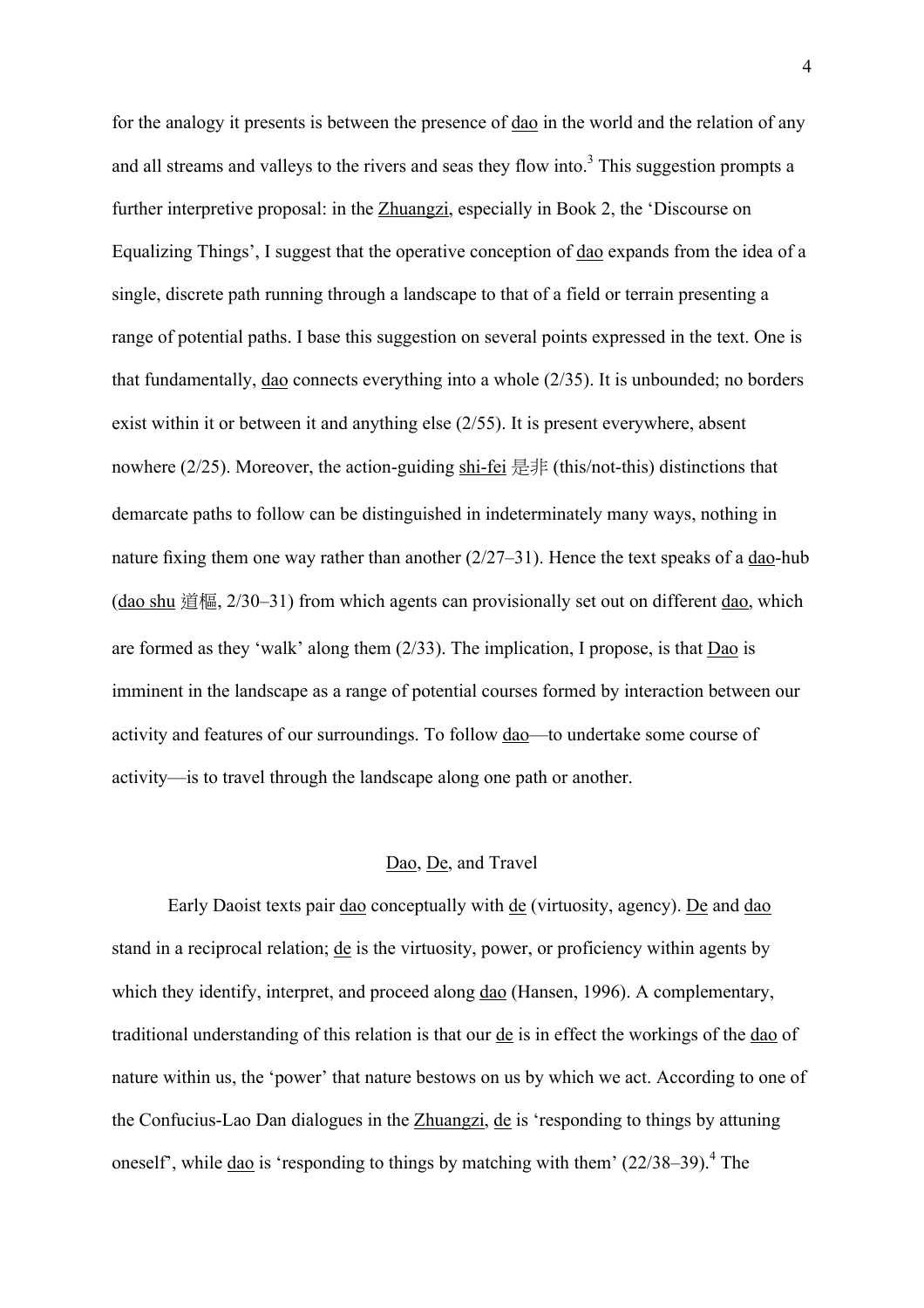implication is that <u>de</u> is a capacity for responding adaptively to circumstances, while <u>dao</u> is the path shaped by circumstances as we find them—what we employ our de to 'match'. The two concepts jointly imply a view of agency as lying in applying de to respond to the dao presented by our situation.

A third notion conceptually intertwined with dao and de in early Chinese texts is xing  $\hat{\tau}$ , which refers to the activity or conduct that results from the agent's applying de to follow dao. The notion of xing fills out the 'path' or 'course' metaphor associated with dao and directly expresses a travel motif, as the core meaning of xing is simply 'to walk'. Action is conceptualized as walking or traveling along a path, the theoretical emphasis being not on discrete acts but on the overall course of activity. The conceptual relations between de, dao, and xing entail that by virtue of their de, agents are understood to be intrinsically involved in 'walking' along some dao. In early Chinese thought, the self is regarded as inherently an actor or a participant in the world, not a detached spectator.<sup>5</sup> To be an agent is thus to be engaged in an ongoing course of activity along some path or other. Whether or not to 'walk dao' is not up to us; what is up to us is which dao to walk. Even if we refrain from selfdirected activity, we still travel along some dao, namely whatever path results from our being driven along by the things around us. Indeed, for the Zhuangzi, our circumstances always force some rough course or direction on us, through what the text refers to as 'inevitable' (bu <u>de yi</u> 不得已) conditions. Coping with such conditions effectively is one mark of exemplary de.

The conceptual relations between <u>dao</u>, de, and xing confirm the appropriateness of the water and channel metaphors the Daodejing associates with the notion of dao. By their inherent de, agents ineluctably travel along (xing) various dao as water unavoidably flows downward through channels. The implied conception of agency focuses not on initiating or refraining from discrete acts, but on employing our de to respond to the dao we encounter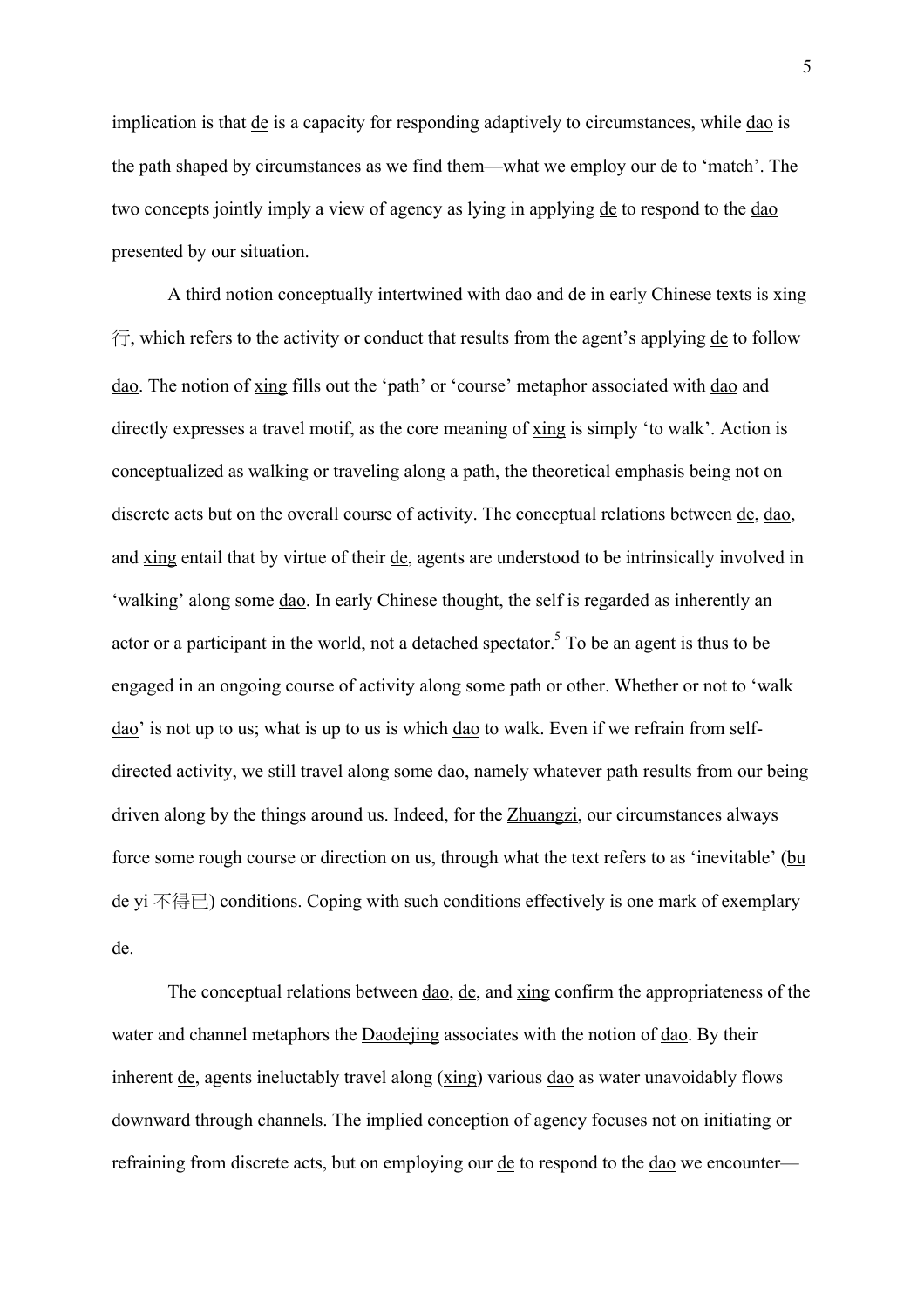to identify, embark on, and navigate courses through the 'landscape' of our circumstances. Agency is similar to the course of water in that we are inevitably caught up in a directional flow of activity. The limit to the analogy is that unlike a stream of water, we are able to steer our way along.

### Wandering Through the Landscape

In the Zhuangzi, the ideal mode of such de-driven activity is conceptualized as you, 'wandering' or 'roaming' (Fraser, 2011; Fraser, forthcoming). Here again the Zhuangzi employs a metaphor alluding to travel: the virtuoso exercise of agency is regarded as a process of traveling or rambling about a landscape without any fixed destination—and thus without any fixed dao. We can contrast the Zhuangist notion of you with the 'standard' conception of conduct as xing ('walking'). Whereas xing refers to proceeding along some particular dao or path—and other Classical Chinese verbs of motion, such as shi 滴 and zhi  $\gtrsim$ , refer to traveling to a specific place—you refers to meandering about without any specific terminus. Elsewhere, I have proposed that you forms the core of a distinctively Zhuangist eudaimonistic ideal (Fraser, 2011; Fraser, forthcoming). Numerous depictions of virtuoso or exemplary figures in Zhuangist writings describe them as 'wandering', and a crucial discussion of how to deal with challenges in life emphasizes 'letting the heart wander by riding along with things' while 'nurturing your center by consigning yourself to the inevitable' (4/52–53). The metaphor of traveling about a landscape without a fixed destination, creatively adapting to the 'inevitable' circumstances we encounter, is central to the Zhuangist vision of a well-lived life.

'Wandering' here seems to denote our distinctive capacity as agents to discover, appreciate, and explore various dao within the totality of facts and processes that make up the undifferentiated Dao of the natural world. One key passage characterizes it as traveling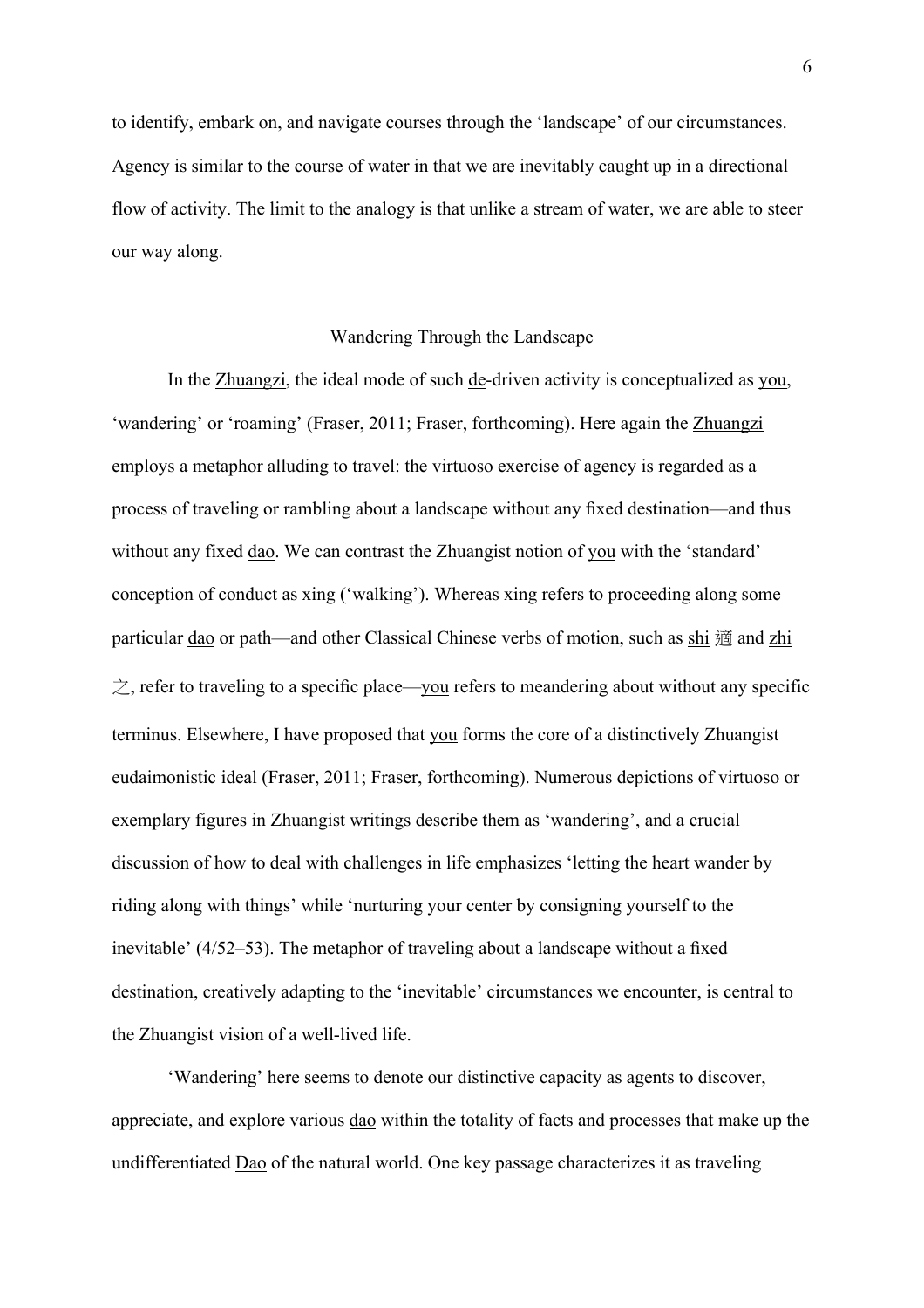'limitlessly' throughout the world without depending on anything in particular, by 'mounting the norms of heaven and earth, [and] riding the fluctuations of the six qi'  $(1/21)$ —that is, riding along with the patterns of nature and the alternations of natural forces, without assuming any fixed limits or preconditions. It is in effect a second-order dao by which to explore various first-order <u>dao</u>—a way by which to explore the various concrete paths opened up by the interaction between our capacities and motivation and our circumstances. De can be regarded as proficiency or virtuosity in wandering resiliently and skillfully.

The wandering ideal is of course highly metaphorical. For most agents, in most situations, literally setting off on a carefree jaunt is impractical or impossible. The crux of the Zhuangist vision is that in practice we may face formidable constraints, such that the paths actually open to us are severely limited, and we cannot simply do as we please or pursue whatever preconceived ends we might have. Moreover, nature fixes no single, authoritative dao for us to follow. The Zhuangist response to this predicament is to approach our circumstances in the spirit of 'wandering', maintaining a resilient, flexible attitude without definitively committing to any one path or allowing ourselves to become frustrated by obstacles. We are to remain always prepared, like Cook Ding, to find gaps or channels in our circumstances through which to travel forward.

# The Zhuangist Conception of the Self

The Zhuangzi presents no systematic theory of the self, person, or self-identity. With few exceptions, the nature of the self is not thematized as an explicit topic of inquiry. Still, the text yields many implications about Zhuangist views of the self. Several passages in 'Equalizing Things' imply that the 'genuine' or 'authentic' (zhen 真) self, if one even exists, is mysterious and unidentifiable. One passage lists typical human affects and attitudes, such as joy, anger, sorrow, and pleasure, and remarks that although without these, there is no 'I'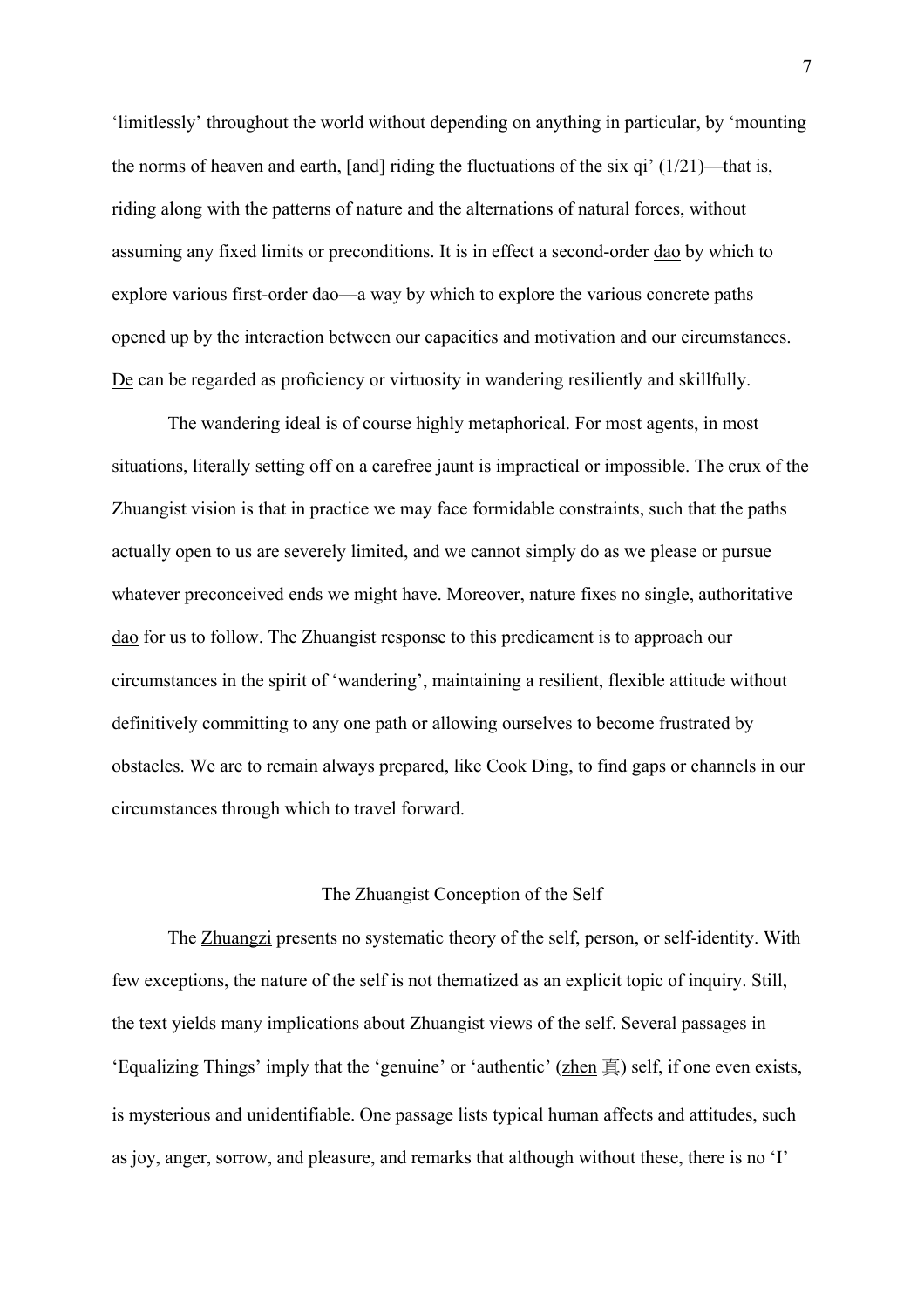and no choosing—and thus no agency—we know not whence they arise nor in whose employ they come. It is as if there is a genuine 'overseer' within us—a genuine locus of agency, in control of what we do and on whose behalf our various attitudes work—yet we find no signs of it nor catch any glimpse of its form (2/13–15). One implication of the text's stance is that our motivating attitudes and our activities ultimately rest on unknown causes.<sup>6</sup> Another is that nothing seems obviously in control, nor is there an obvious hierarchy between parts of the self. In contrast to many other early Chinese sources, which straightforwardly assert that the heart is the ruler of the other organs, 'Equalizing Things' implies that none of our parts clearly governs the others, and indeed perhaps they govern themselves jointly or take turns governing (2/16–17). The text hazards no definitive pronouncements about these issues: there might be a genuine 'ruler' within us, it acknowledges, but we are unable to confirm whether there is or not. The aim is not to reach a definitive conclusion about the nature of the self, but to highlight how little we know about the deep structure of the person and what, if anything, controls our various parts.

Other Zhuangzi passages emphasize that our self-identity, including our values and the roles with which we identify, is fluid and subject to sudden, potentially surprising transformations. Consider the well-known story of Zhuang Zhou's butterfly dream. Initially, in the dream, Zhou's identity as a butterfly seems beyond question. Yet he awakens to discover he is now a different creature, the human Zhou. Reflecting on this transformation, he questions his present identity, wondering whether instead of being Zhou, who dreamed he was a butterfly, he might actually be a butterfly now dreaming it is Zhou. The implication is not merely that our identity is uncertain. It is that 'things transform' (2/96). Our very identity is subject to unexpected, startling transformations analogous to how things change when we wake from a dream.<sup>7</sup>

The transformations that produce and shape the self are regarded as part of the all-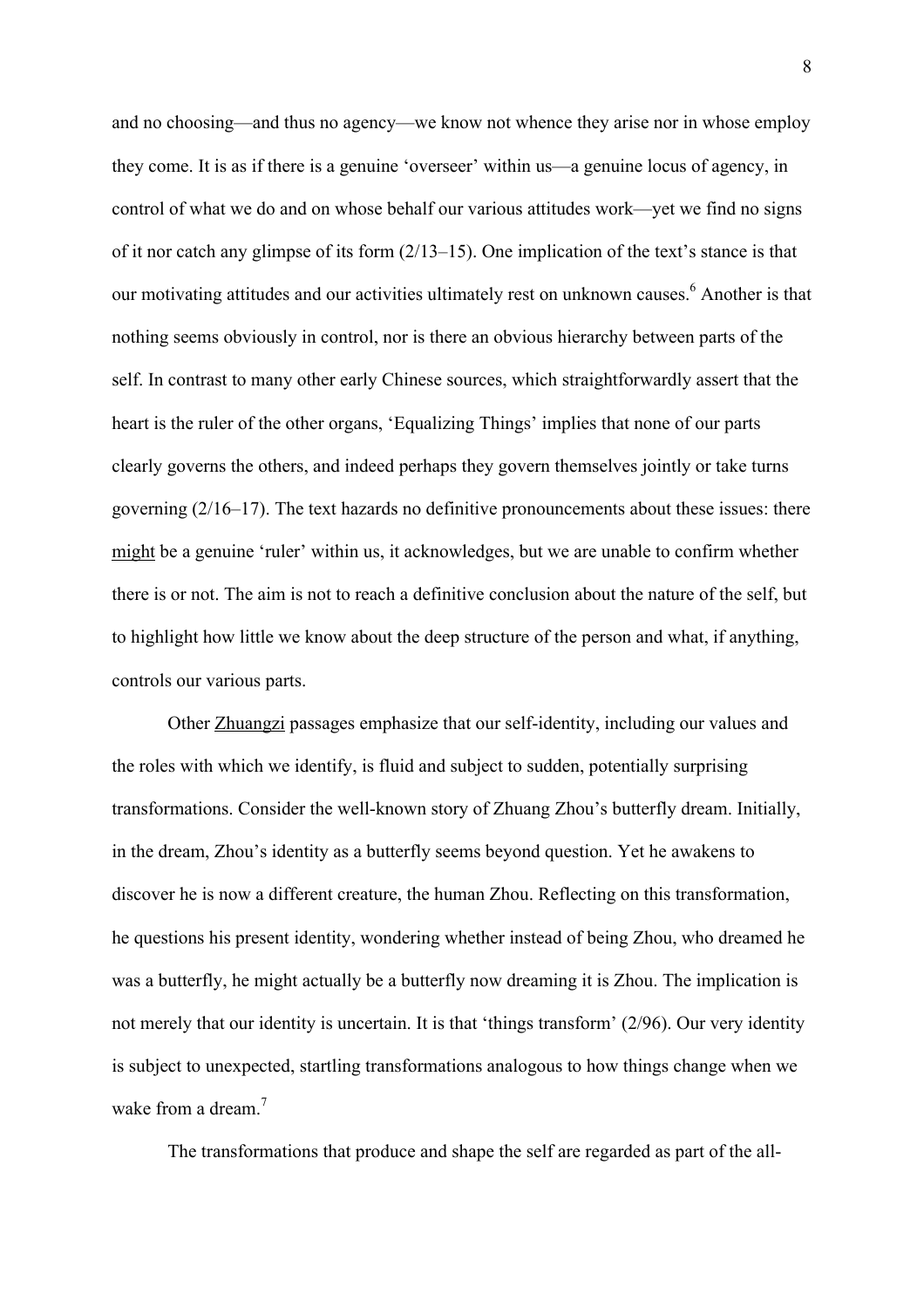embracing process of the 'Great <u>Dao</u>', the course of the natural world. Stories such as Zhuangzi's reflections on his wife's death (18/15–19) or Master Lai's reaction to his own imminent demise (6/56–60) depict human life as part of an overall process of 'creation and transformation' driven by natural forces. Master Yu, contemplating his disfiguring disease and impending death (6/47–53), speculates how the 'creator of things' might transform him into any number of different forms, each with distinct dispositions and abilities. Huzi speaks of the self as emerging from a mysterious 'ancestor', the product of complex natural processes by which 'impulses' issue from 'abysses' deep within (7/15–31). The psychological states and processes that drive our activity are also constituents of the 'Great Dao' and share its uncanny, mysterious features. 'Equalizing Things' illustrates this point by metaphorically linking the 'piping of heaven' (2/8–9)—the mysterious force that drives the activity of the myriad living things—to the various motivating attitudes that spring up in us, which are like 'music issuing from hollows' when the wind blows through a forest (2/13).

Since the self is created and shaped by ongoing natural processes, the content of the self—the values, abilities, and capacities that enable and guide our activity—and the paths open to us are constantly evolving, partly as a result of our past activity, partly as a result of changes in our circumstances. Cook Ding, for instance, describes how his approach to his work, including even what he perceives when he looks at oxen, has changed over his career (3/2–12). The whitewater swimmer who navigates dangerous rapids (19/49–54) reports that growing up in the water changed his  $xing \nleftrightarrow$  (nature, inherent dispositions), leaving him as at ease in the river as on land. Following dao also involves continually extending and modifying one's existing abilities to cope with novel circumstances. Ding explains how even at his level of expertise, he encounters difficulties that can be overcome only by a creative, spontaneous extension of his skill. This spontaneous capacity for advancing beyond what we have done before may constitute the crux of agency.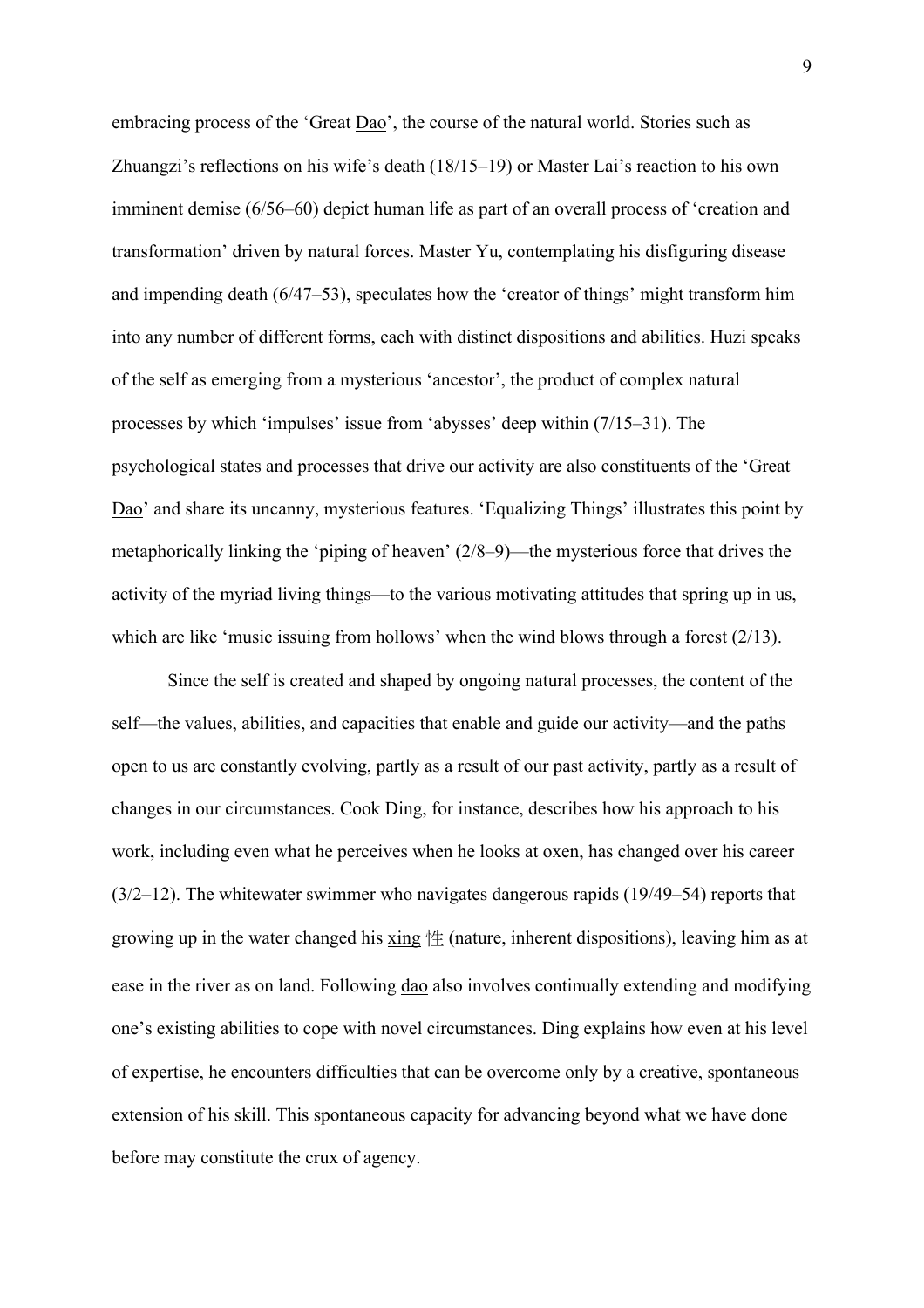Although Zhuangist writings make few or no claims about the substantive content of a hypothetical 'core' or 'genuine' self, they present conceptions of our inherent 'capacity' (cai  $\pm$ ), our <u>de</u> (virtuosity), and 'nature' (tian  $\pm$ ) or 'authenticity' (zhen  $\bar{\Xi}$ ) that imply a distinctive view of the well-lived life. Rather than a first-order account of the content of the good life, this view focuses on the second-order ideal of wandering—the calm, adaptive, and creative exercise of agency in response to circumstances. An implication is that for many Zhuangist writers what we might call the self is in effect the aggregate of this capacity for agency plus the contingent features, arising from our specific background and present circumstances, that constitute the substantive values, motives, cognitive habits, abilities, and skills on which we act. The latter dimensions of the self are necessary to enable agency, yet ideally they remain open and fluid, to allow for spontaneous responses to novel or changing situations. According to many Zhuangzi passages, the virtuoso activity central to the welllived life may require bringing our capacity for spontaneity into play by 'forgetting' (wang  $\Xi$ ) or 'emptying' ( $\underline{x}$ u  $\underline{\pi}$ ) ourselves of 'personal' ( $\underline{\sin}$   $\xi$ ) prejudices and preconceptions so as to more efficaciously 'respond to' ( $ying$  ) or 'fit' ( $\frac{shi}{=}$ ) our concrete circumstances.<sup>8</sup> When engaged in the mode of activity characteristic of the well-lived life, our capacity for responsive, creative agency is at the forefront, while other aspects of the self are cleared out—a phenomenon again illustrated by Cook Ding, when he describes himself as encountering oxen with his 'spirit', while perceptual knowing ceases and he no longer looks with his eyes. The self achieves its highest realization precisely when we 'forget' or 'empty' ourselves and allow the lay of our situation to guide our activity.

## Landscape, Travel, and Our Identity

Given the Zhuangist understanding of the self, we have no fixed self or identity that determines our values or dao and hence no fixed dao to follow. Instead, we can only wander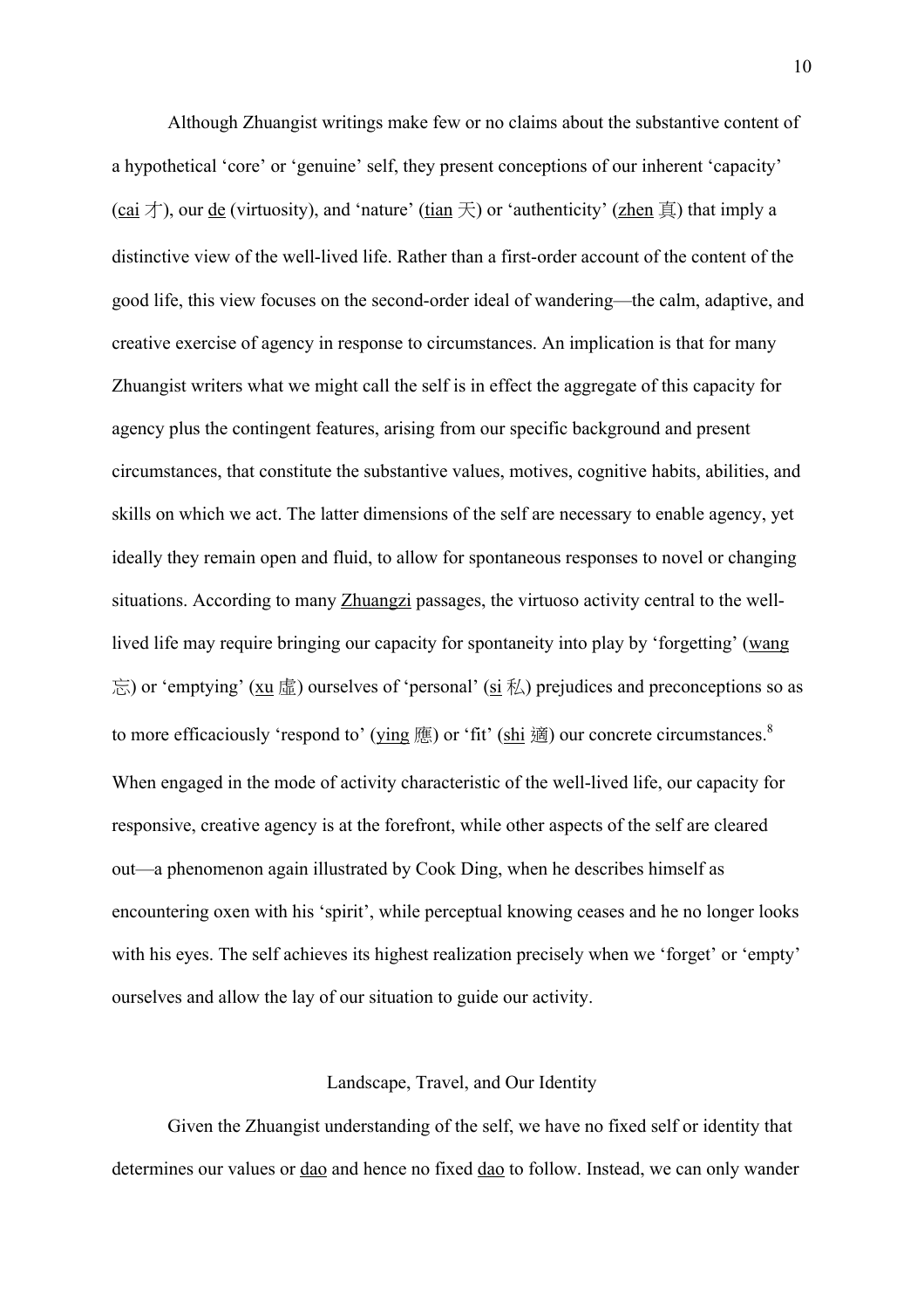by 'riding along' with our circumstances. The values and motives that guide our activity are contingent features of these circumstances, much as features of the physical landscape are. They are something we encounter and can never fully control. They are typically determined through interaction with our circumstances, rather than independently or in advance. Indeed, in some cases, we can regard them as merging with the landscape to form the conditions we encounter and respond to in our dao-following. (Sensations of hunger or pain, for instance, are features of our circumstances that we respond to much as we respond to the weather or obstacles to our movement.) The abilities we employ in responding to our circumstances including our skills and the cognitive-evaluative distinctions we apply—are developed through wandering as well, since they are always partly a product of our previous course through the landscape.

Tying these various observations about Zhuangist views of the self together with the theme of landscape and travel, we can say that for the Zhuangzi, our identity is constituted in multiple respects by our relation to the landscape, broadly construed as a conception of the world as incorporating structural features that present agents with various potential courses of action. Human agents are above all 'travelers', who flourish by wandering across the landscape. Our distinctive capacity for agency is employed by engaging with the landscape, which provides the setting through which we wander. Our location in the landscape and the travels we have taken mold the content of our character, self, or identity—our abilities, motives, and values. These factors determine who we are and how we will go on, and indeed we have no identity apart from our past travels, the dispositions and motives we have developed through them, and our relation to present circumstances. Extending this cluster of metaphors, we can even say that as agents we too are part of the landscape—part of the 'Great Dao', the totality of natural structures and courses. The source of our de lies in the same mysterious process of 'creation and transformation' that produces and shapes the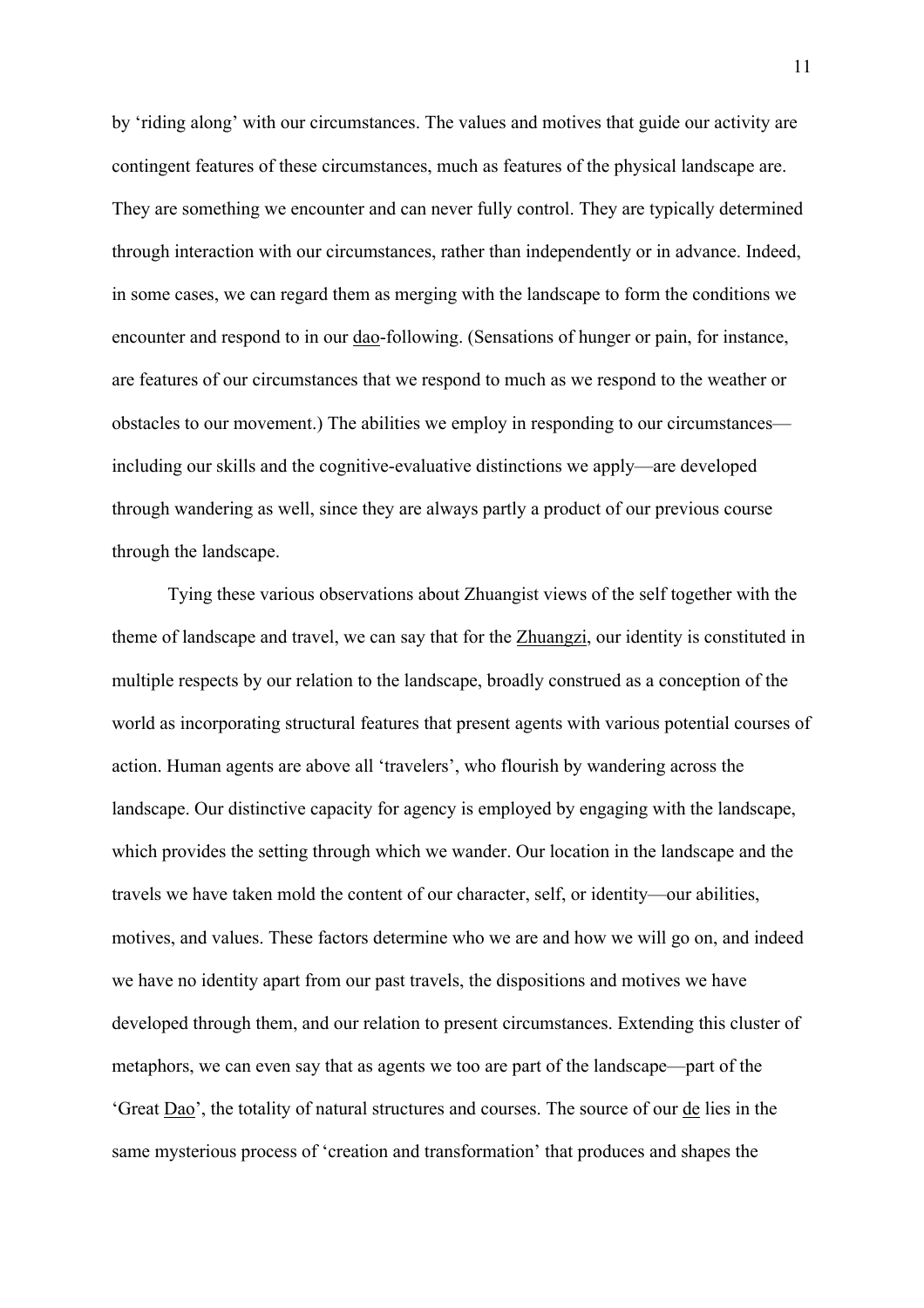landscape, and the content of the self can be regarded as part of the landscape, insofar as our own states also shape the paths open to us.

Given the influence of the landscape on our identity, what distinction, if any, remains between traveler and landscape? To what extent do we remain agents, who determine their own actions, rather than mere features of the landscape caught up in a stream of 'geological' events? On one level, the very notion of agency, especially when conceptualized as employing de in wandering, already contains the answer to these questions. Agents qua agents are not subsumed by the landscape but respond to it, undertaking spontaneous, selfdirected activity without being wholly integrated into non-intentional natural processes, as inanimate objects are.<sup>9</sup> Our <u>de</u> is precisely the capacity for such agency—one Zhuangzi passage associates de and our 'capacities' with 'what employs the body' (5/39–40). Although our identity is conditioned by previous interaction with the landscape and the paths open to us are delimited by our situation, our activity still rests on our own de. The modality through which the landscape influences our actions is by presenting courses to follow, not mechanistic or lawlike causation.<sup>10</sup> On another level, however, zooming out from the standpoint of the agent to that of the Dao of nature as a whole, I suspect some voices in the Zhuangzi would remain agnostic about the extent to which our exercise of agency is distinct from the natural processes that produce the landscape. For as the shadow asks the penumbra (2/92–94), how can we know what ultimately determines our actions?

## The 'Cosmic Question'

In his recent essay 'Secular Philosophy and the Religious Temperament', Thomas Nagel discusses various ways in which secular philosophy might satisfy what he calls the 'religious temperament', a disposition to find an understanding of the world that connects us to the whole of reality and thus makes sense 'not merely of our lives, but of everything'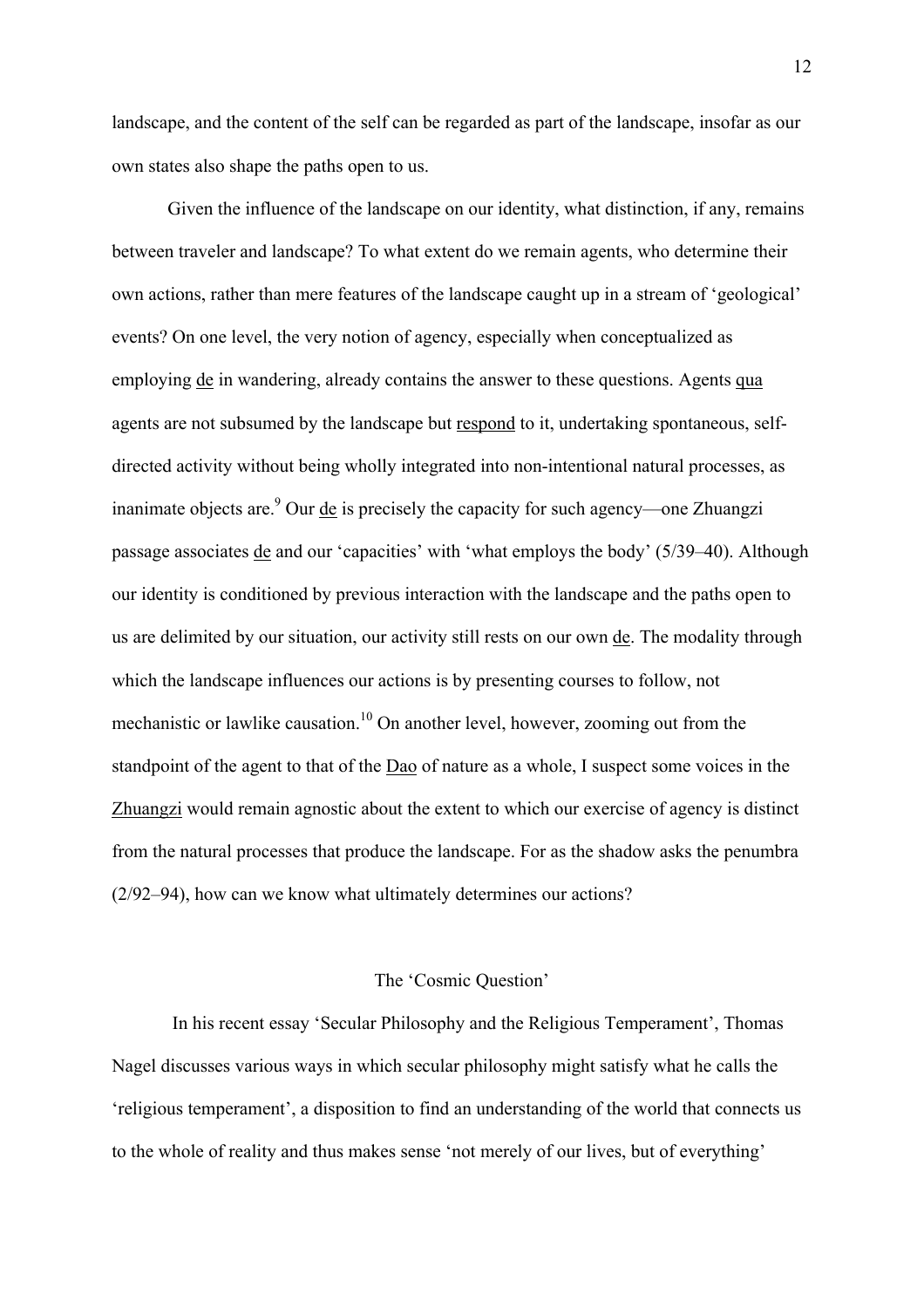(Nagel, 2010, p. 4). As he sees it, this disposition seeks a conception of the universe by which 'an understanding of the totality of which we are a part can…become part of the selfunderstanding by which we live' (p. 9). Such a conception would furnish an answer to what Nagel calls the 'cosmic question' (p. 6): 'How can one bring into one's individual life a full recognition of one's relation to the universe as a whole?' The issue is not a matter merely of intellectual curiosity, of understanding our place in the universe. The aim is to find a way to live in harmony with the universe, a worldview in which our connection to it is part of our understanding of what we are and what we do. Thus the link to the 'religious temperament', which Nagel sees as characterized by the aspiration to participate, through one's own life, in the life of the cosmos as a whole (p. 6). Religious doctrines might satisfy this aim by depicting our lives as parts or expressions of the spiritual agency or principle that grounds the existence of the universe. Nagel asks whether we can find a secular answer to this aspiration.

One secular response he identifies is simply the 'hardheaded atheist' stance of denying the legitimacy of the question. Perhaps our self-understanding requires nothing more than a purely scientific, factual explanation of how creatures such as ourselves came to exist. Nagel suggests that this is an evasion, however, not a genuine response, as in his view the cosmic question retains its grip despite our acceptance of a scientific worldview (p. 9). A second response is a humanistic, 'inside-out' account of the greater whole to which we as individuals relate. We can give sense to our lives through our place in human communities, cultures, and historical traditions, which are a locus of value or meaning. The problem with this approach, for Nagel, is that it does not really address the 'cosmic question'. It makes no attempt to offer 'a way of incorporating our conception of the universe as a whole into our lives' (pp. 11–12). For Nagel, only a third approach holds much promise, an 'outside-in' route starting from the viewpoint of nature or the cosmos. One such route might be to depict our existence as a product of fundamental forces of nature, as Nietzsche does through his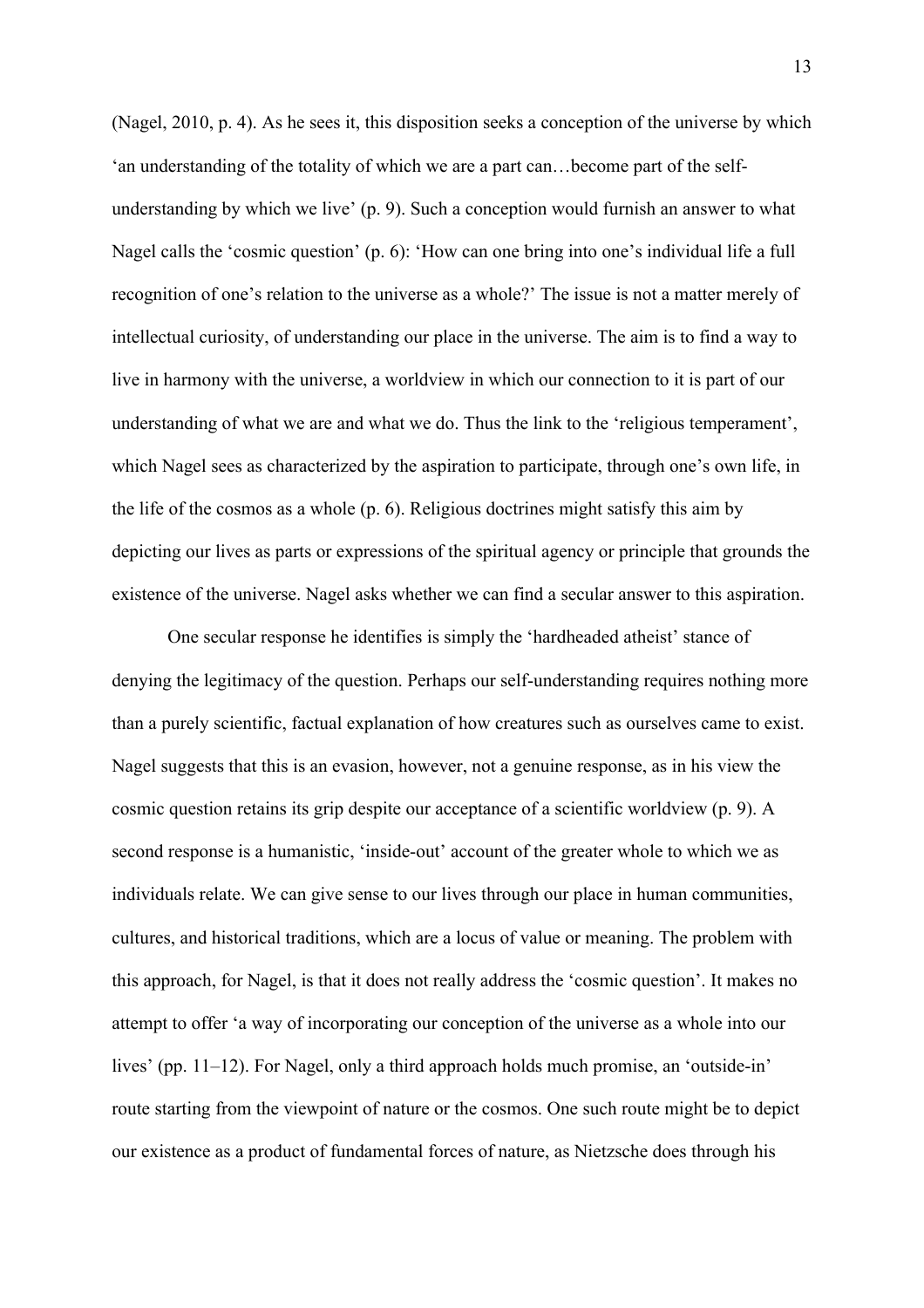evolutionary-genealogical appeal to the 'will to power'. But contemporary evolutionary naturalism rejects Nietzsche's power ontology, replacing it with a nonteleological reductive naturalism, according to which emergence of human life is little more than a lucky accident (p. 15). Nagel is left speculating that only a radical alternative might answer the cosmic question: a Platonic, teleological conception of the natural order as nonaccidentally evolving so as to generate self-aware, intelligent creatures such as ourselves. On this view, each of us is a part of the 'extended expansion of organization and consciousness' inherent in the natural order (p. 17). Nagel is far from confident that this quasi-Platonic worldview can be rendered compelling, however, and acknowledges that his entire discussion might simply lead us to conclude that human life is absurd (p. 17).

My own view is that our contemporary scientific understanding of the world makes it difficult to see how the sort of teleological account Nagel considers could be defensible. The very idea of nature being arranged so as to inevitably produce creatures like us seems just the kind of self-comforting fiction that Nietzsche would have mocked as risibly anthropocentric and a Zhuangist would ridicule as 'small' and one-sided. Many Daoist writings do, however, share Nagel's concern with the 'cosmic question'—or some variant thereof—and I suggest the Zhuangist conception of the self and its relation to the natural order offers a direct response to it. Like Nagel's third set of responses, the Zhuangist stance is an 'outside-in' perspective, which situates human life within the overall scheme of nature. Yet it is distinct from the approaches he considers. The Zhuangist approach begins from the thought that our relation to nature as a whole—the landscape—is constitutive of our identity as agents—that is, as travelers. Our lives and abilities are fundamentally part of nature, and our de is manifested in wandering through it. The content of this de is shaped by our interaction with our natural and social setting—our 'local' region of the cosmos. As a secular response to the 'cosmic question', then, Zhuangist thought can offer the following self-conception: what we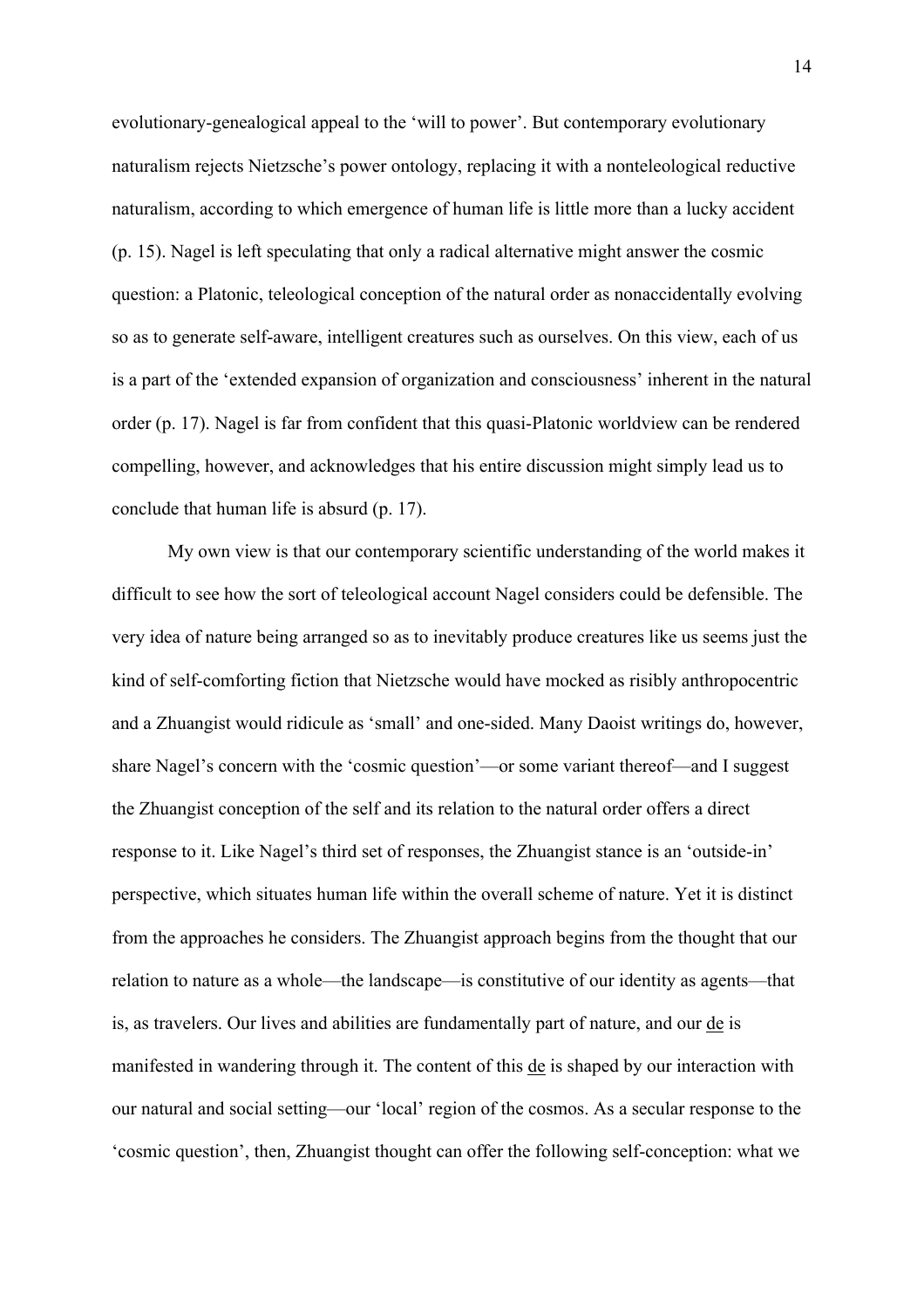most fundamentally are is wanderers of the way, or travelers in a landscape. We can make sense of our lives and situate ourselves within the larger totality of nature on the plausible grounds that our relation to the totality is precisely what constitutes us as the individual agents we are and provides the content of and field for all our activity.

# Acknowledgements

An earlier version of this essay was presented at "Landscape and Travelling—East and West," Académie du Midi, Alet-les-Bains, France, May 28 – June 1, 2012. I am grateful to Franklin Perkins, Michael Nylan, May Sim, and Hans-Georg Moeller for constructive comments, many of which have been incorporated into this version of the paper.

# References

Fox, A. (1996), 'Reflex and reflectivity: wuwei in the Zhuangzi'. Asian Philosophy, 6  $(1), 59-72.$ 

Fraser, C. (forthcoming), 'Wandering the way: a eudaimonistic approach to the Zhuangzi'.

Fraser, C. (2011), 'Emotion and agency in the Zhuangzi'. Asian Philosophy, 21 (1), 97–121.

Fraser, C. (2008), 'Psychological emptiness in the Zhuangzi'. Asian Philosophy, 18 (2), 123–147.

Hansen, C. (1996), 'Duty and virtue', in P. Ivanhoe (ed), Chinese Language, Thought, and Culture: Nivison and His Critics. La Salle, Ill: Open Court, pp. 173–192.

Nagel, T. (2010), Secular Philosophy and the Religious Temperament. Oxford: Oxford University Press.

Zhuangzi (1956), A Concordance to Zhuangzi, Harvard-Yenching Institute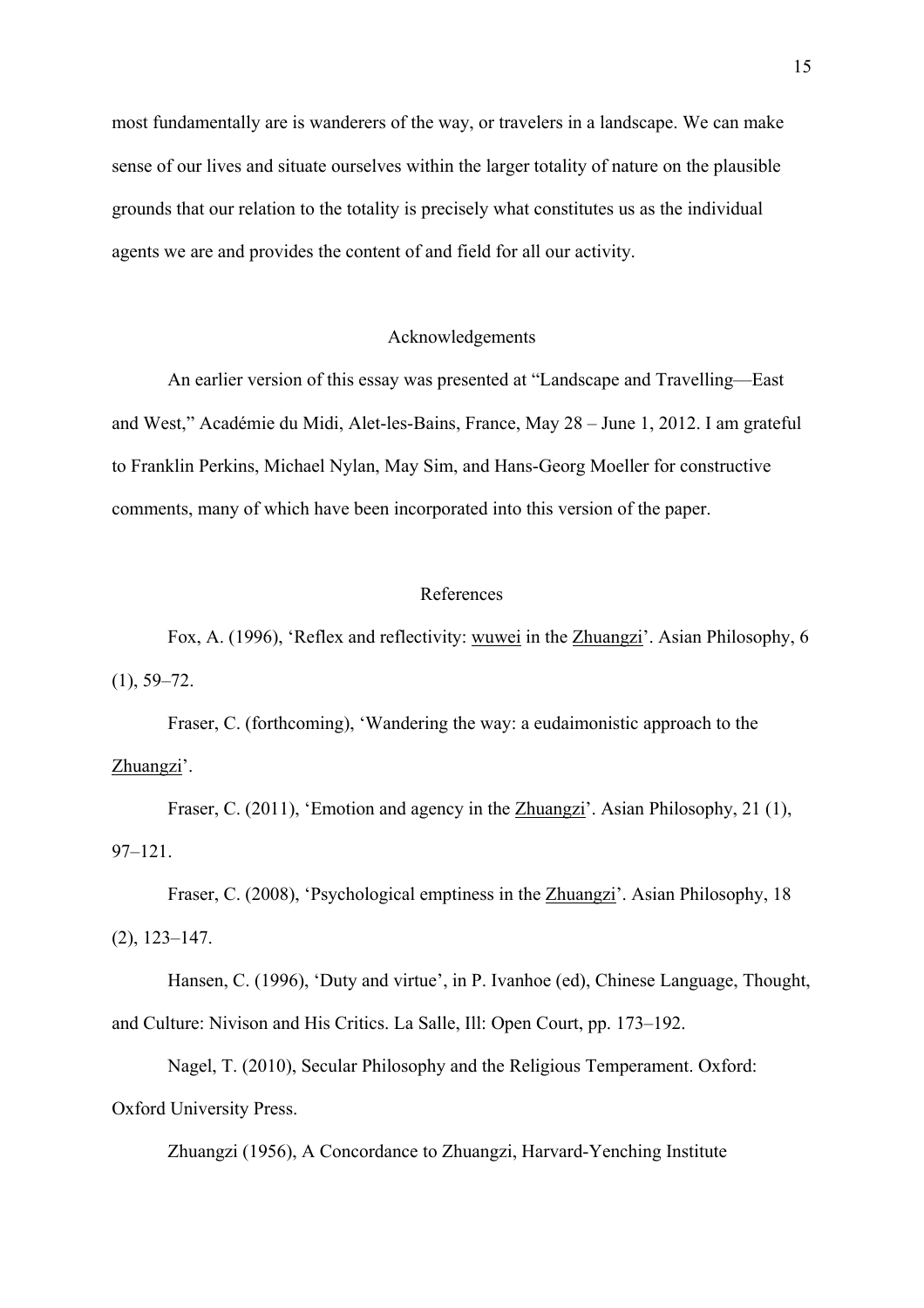Sinological Index Series, supplement no. 20. Cambridge, Ma.: Harvard University Press.

### **Notes**

<sup>1</sup> See, for instance, Daodejing sections 8, 28, 32, 41, 66, and 78.

 $2$  References to the Zhuangzi cite chapter and line numbers in the Harvard-Yenching concordance (Zhuangzi 1956).

<sup>3</sup> 'Dao' in Classical Chinese is not marked as singular or plural, of course, and like most Chinese nouns can be used as either a count or a mass noun. I will use the lowercase 'dao' to refer to individual paths among the plurality of actual and potential dao and the uppercase 'Dao' to refer to the 'Great Dao' of nature constituted by the totality of dao.

<sup>4</sup> An alternative reading of the gloss on dao, reading  $\ddot{\mathcal{F}}$  for  $\ddot{\mathcal{F}}$ , is 'responding to things as one encounters them'.

 $<sup>5</sup>$  This is not to suggest that agents never engage in contemplation, as Master Qi obviously</sup> does in the opening paragraph of the 'Discourse on Equalizing Things', when he 'loses himself' in meditation while listening to the 'piping of heaven' (2/1–9). The point is that agents are regarded as inherently caught up in a stream of activity, even if that activity includes 'quiet sitting'. Meditation itself may be regarded as a mode of flowing along with the course of nature, as Yan Hui implies about 'sitting and forgetting' (6/92–93). <sup>6</sup> The exchange between the penumbra and shadow hints that there is no epistemic position from which we could know with confidence what our actions ultimately depend on (2/92– 94).

 $<sup>7</sup>$  Other passages with similar implications include the story of Lady Li, who wept when</sup> married off to the king of a foreign country (2/79–84), Master Yu's response to his fatal, disfiguring illness (6/47–53), and Mengsun Cai's attitude toward the self (6/75–82).